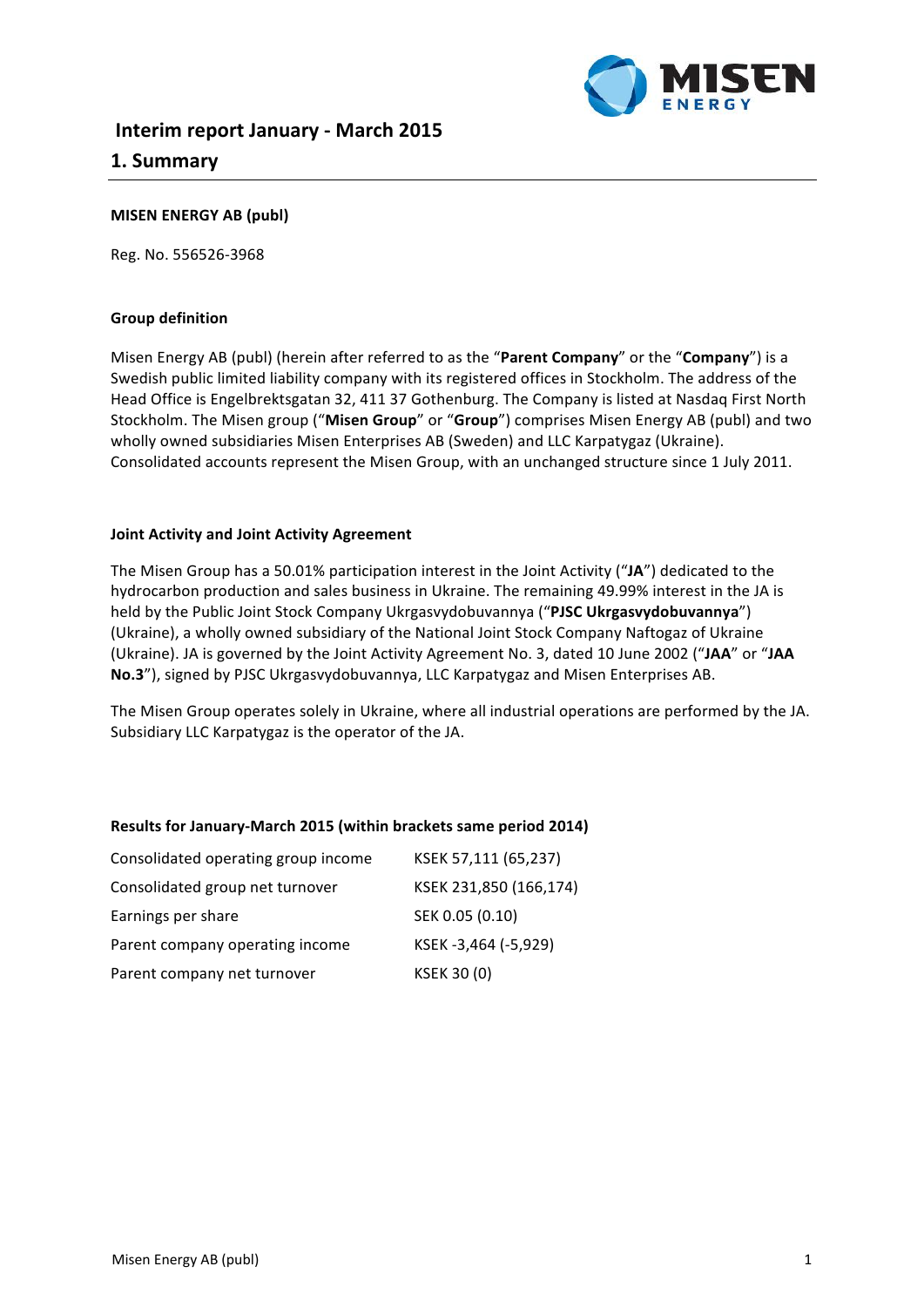# **2. Essential Events During the Period January – March 2015**

# **Gas balance situation**

The Misen Group led JA was operating without issues in regards to the gas balancing process during the first quarter of 2015. Almost all of the natural gas produced in January through March 2015 has been sold and inventories of unsold produce as of the end of March 2015 constituted 23.7 million cubic meters ("mmcm"), which is among the lowest levels since early 2013 when the JA started facing challenges with the gas balance.

Management understands that the gas balancing process in Ukraine is based on monthly cycles of revisions and revaluations; hence an uncertainty remains as to the stability and continuity of it. By assessing the fact that the JA had no issues with the gas balance during the last nine months, including Q1 2015, the management concludes that formally the JA has been included into the gas balance during Q1 2015 and there are no signs for this pattern to change for the upcoming period.

# Financing of the Company's Swedish operations

Due to the restructuring of the loan facility provided by the Dutch financing fund (Stichting Bewaarder Pluribus Optimum Fund or the "**Fund**") and in order to avoid possible delays in provision of financing to the Company's Swedish operations, the scope of the short term financing arrangement with the company Powerful United Ltd ("PUL") has been expanded and agreement has been extended till 30 June 2015.

In January 2015 the subsidiary Misen Enterprises AB received a KSEK 2,000 tranche that was directed towards financing of the Company's Swedish operations.

In February 2015 the subsidiary Misen Enterprises AB received a tranche of KEUR 425 (KSEK 3,888), where of KEUR 200 (KSEK 1,829) was directed towards financing of the Company's Swedish operations and KUSD 250 (KSEK 2,178) was contributed to the JA as per the JAA No.3.

The extended loan with PUL is considered as an interim solution until the Fund resumes financing under the amended agreements.

There was no financing received from the Fund during Q1 2015. In March 2015 the Company submitted a notice of breach to the Fund, requesting the Fund to comply with the terms of the loan agreements and execute payments that are due.

# **Contribution to the JA**

During Q1 2015 the Company contributed KUSD 1,500 (KSEK 12,405<sup>\*</sup>) to the JA as per the JAA No.3.

As of the end of Q1 2015, the total Company's contribution to the JA as per the JAA No.3 constituted KUSD 3,930 (KSEK 32,500), what includes the original contribution of KUSD 260 (KSEK 2,150) made in 2011. 

<u> Andreas Andreas Andreas Andreas Andreas Andreas Andreas Andreas Andreas Andreas Andreas Andreas Andreas Andreas</u>

*<sup>\*</sup> Using current exchange rates hereinafter in this section of report*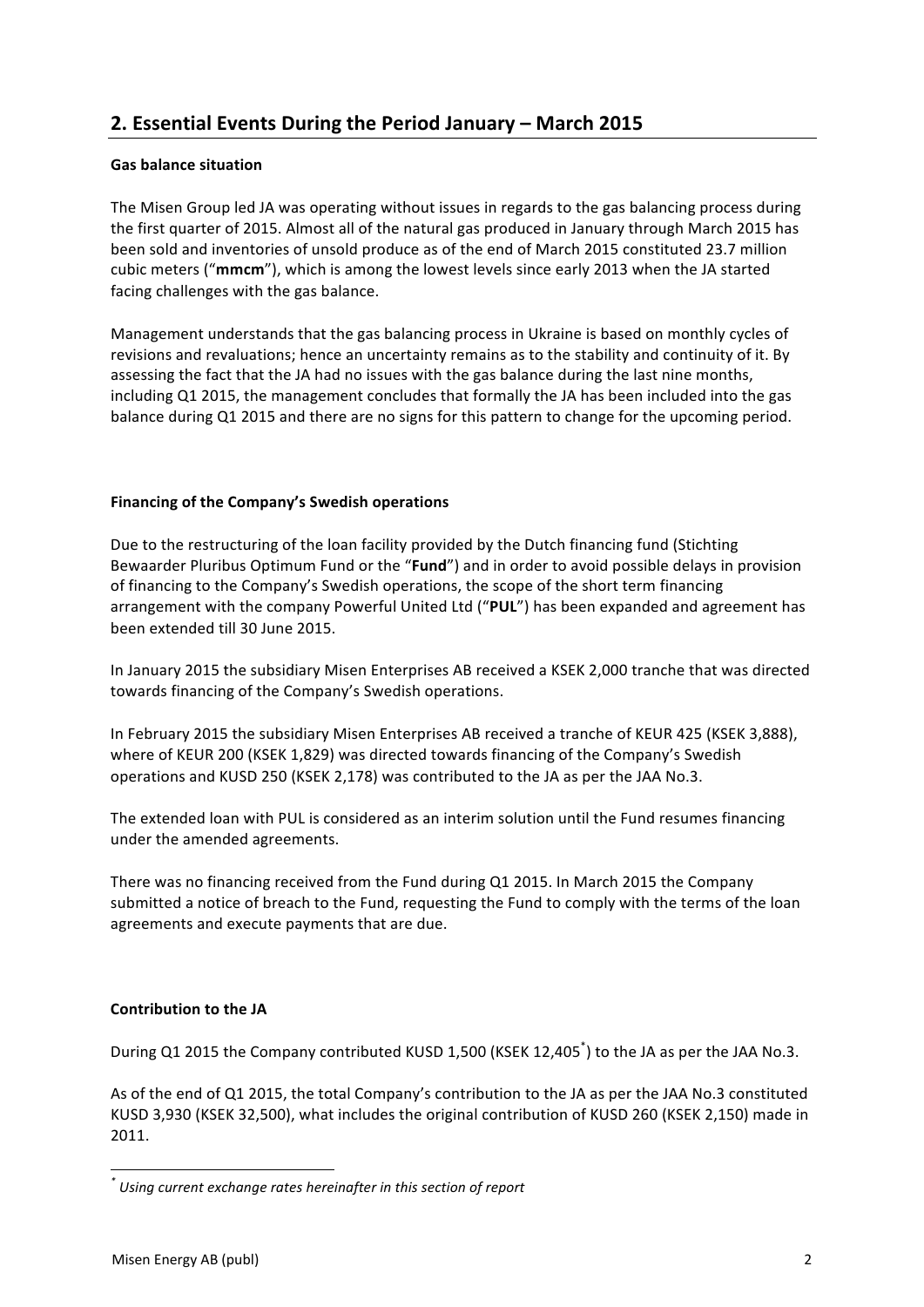By a separate protocol, the Management Committee of the JA agreed to extend the Misen Enterprises AB's obligation to contribute to the JA till 31 December 2015. The total agreed amount remains at KUSD 12,516 (KSEK 103,480).

## **Increased pledge in subsidiary shares**

Due to the market price of the Parent Company shares staying below certain benchmarks agreed with the Fund, as of mid-February 2015 the Company has pledged additional 25% of shares in subsidiary Misen Enterprises AB in favour of the Fund, making the total pledge at 50%.

#### **Subsoil use charge increase**

For the period of Q1 2015, the subsoil use charge for the JAs was increased from 55% to 60%. This was done in accordance with the laws adopted by Ukraine during 2014.

The subsoil use charge is payable at the time of production and delivery of gas into the gas transportation system. This puts additional financing constrains on the producing companies. The Misen Group's  $Q1$  2015 result was affected by these changes as the production of the first three months of 2015 was levied at the increased rate. Provided the increase of the subsoil use charge is not reverted, there will be a negative impact on the Company's 2015 year results and will have a negative effect on the implementation of the JA investment program.

## **Amendments to Ukrainian tax code**

As of 1 January 2015 Ukraine adopted amendments to the tax code. According to the newly adopted amendments, JAs are not a corporate profit tax ("CPT") payers starting from 2015. Instead, participants of JAs are liable to pay income taxes, calculations of which are based on the previous period tax returns (one twelfth of the total amount in return). The tax return will be submitted to tax authorities annually, before June 1. Since the new rules have just come into effect there is no previous period returns submitted by the JA participants to Ukrainian tax authorities and, based on this, the first payments made by participants of JAs will be due in May 2016.

Starting June 2016 participants will have to make monthly payments based on the results stated in tax return for 2015. The new tax code however lacks clear description how this will be implemented for the participants who are the foreign tax residents. Ukrainian state and tax authorities will have to prepare a set of rules for the new amendments to the tax code to become operative. Company continues monitoring this and will inform the market, as the new material development will be taking place.

## Ukrainian courts cancel resolution limiting sales of natural gas

In February 2015 Ukrainian local courts cancelled the previously adopted resolution enforcing purchase of natural gas exclusively via NJSC Naftogaz of Ukraine. This decision, however, was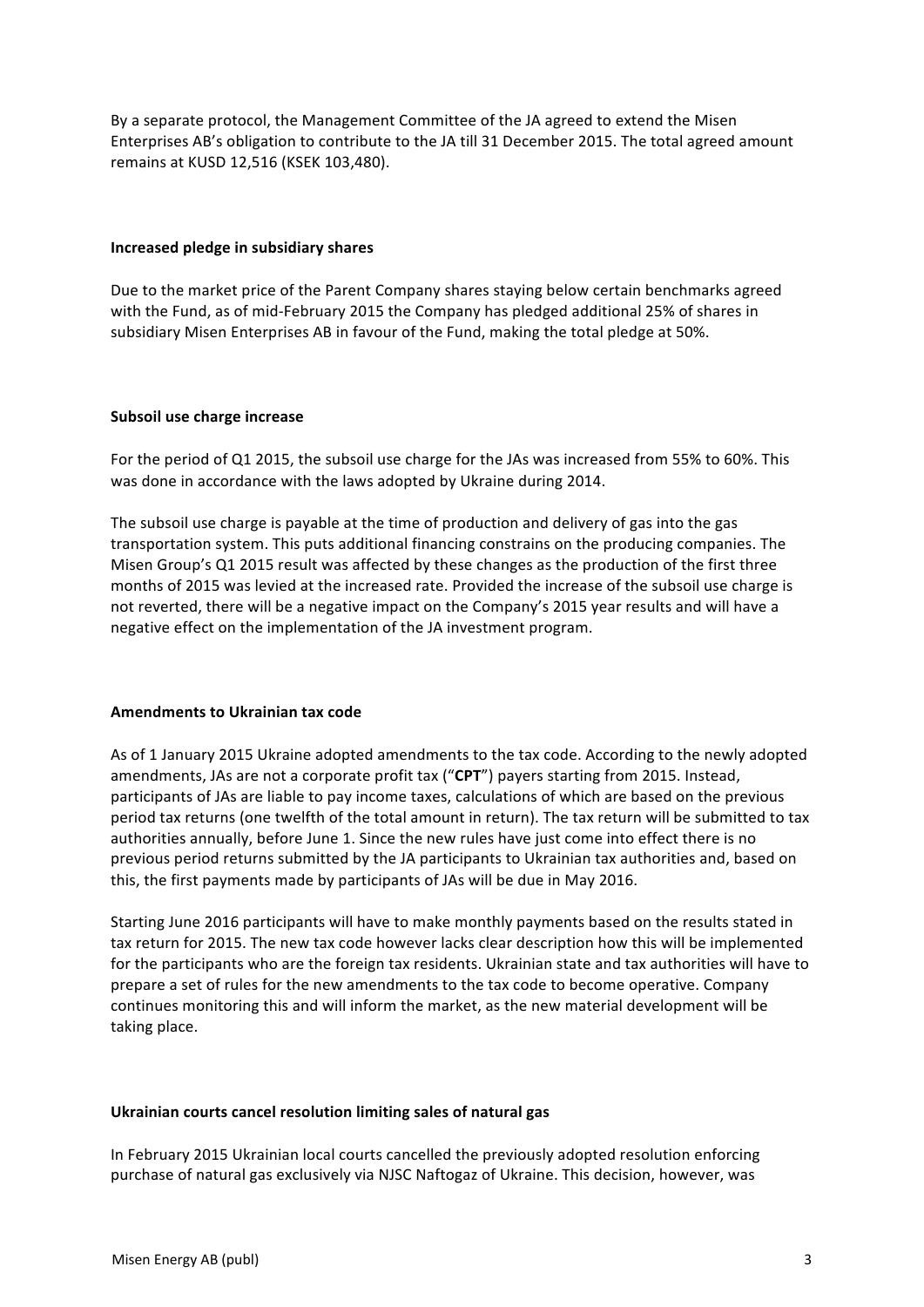appealed by the Ukrainian state at the court of appeal and the Company identifies this as a formal action by the Ukrainian state. The above mentioned resolution was introduced as a temporary measure till 28 February 2015. No formal extension has been announced. The Company concludes that market conditions could be seen as favourable to facilitate further sales.

## **Currency fluctuations**

Due to continued financial instability in Ukraine, during Q1 2015 Ukrainian currency has continued its depreciation and as a result decreased in its value in relation to SEK by 27%. This had a corresponding effect on Misen Group's operations and net assets.

## **Investment program report**

Issues with the gas balance during 2013-2014 have forced the JA to adjust the investment program during Q1 2015. The Company prioritized continued construction of booster compressor stations ("BCS"). During Q1 2015 the Company put two new wells into operations, meanwhile seven wells were taken down for the maintenance works.

As of the end of Q1 2015, the Company has reached the following major milestones:

- KSEK 49,438 (KSEK 22,477) was invested into the JA development program during Q1 2015 (compared to Q1 2014)
- 4 BCS have entered the final stages of construction
- 2 wells have undergone completed renovation and/or drilling and have been put into production
- 3 wells are undergoing workover

## **Production report**

Adjusted investment program has led to a stagnant or even decreasing productivity of certain product categories when compared to the previous reporting periods.

The table below sets forth the accumulated production indicators during the specified period:

|                         | Q1 2015 | Q1 2014 | Q1 2013 |
|-------------------------|---------|---------|---------|
| Natural Gas (mmcm)      | 153     | 174     | 152     |
| Gas Condensate (ktons*) | 6.9     | 8.1     | 7.6     |
| Oil (ktons)             | 2.4     | 5.7     | 5.1     |
|                         |         |         |         |

*\* thousand tons* 

As of mid March 2015, the JA operated by the Company's subsidiary LLC Karpatygaz stepped over a symbolic benchmark of producing 2 billion cubic meters of natural gas since the JA's inception in its current form in 2011.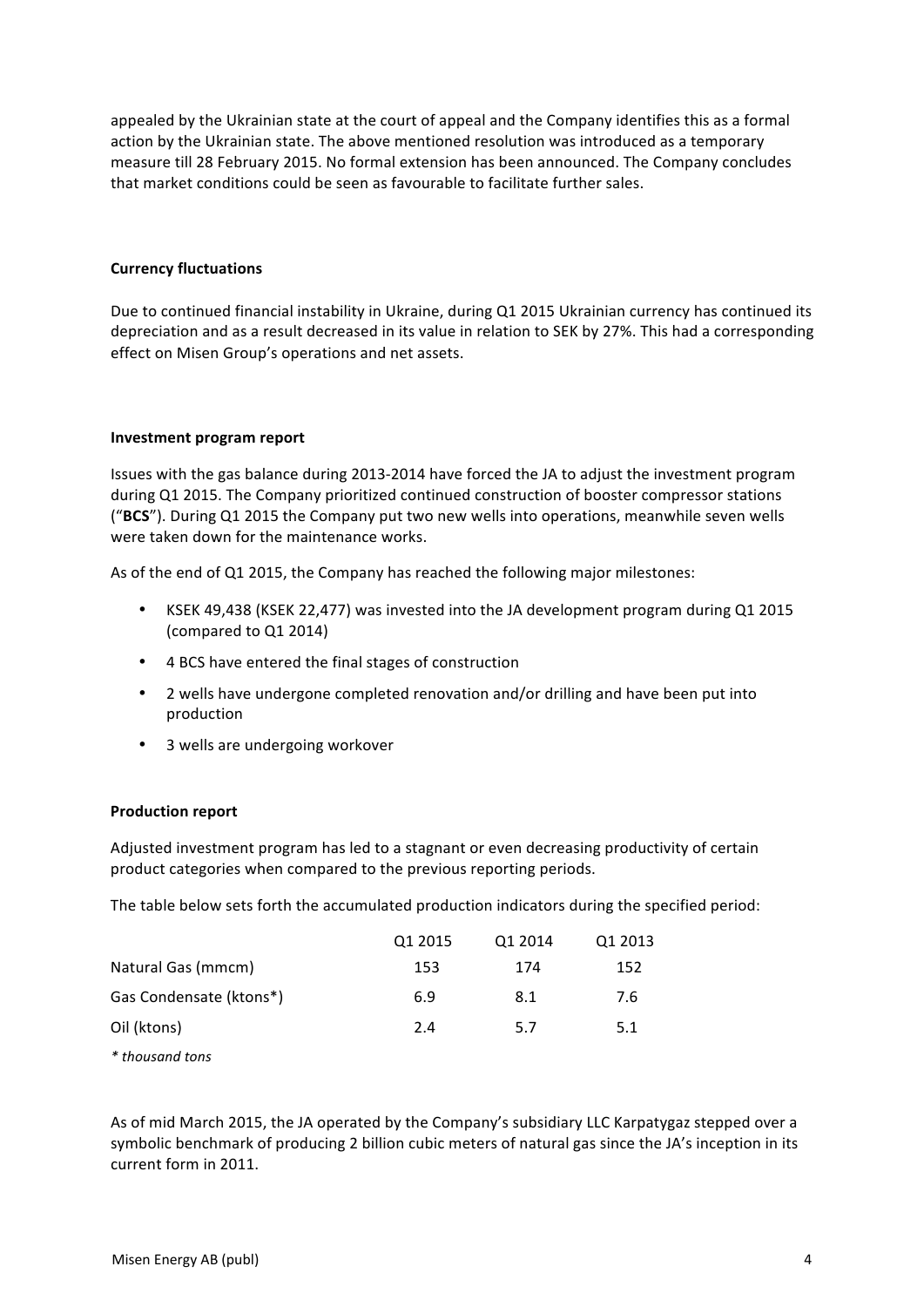# **Essential events after end of Q1 2015**

## *Gas balance*

The Misen Group led JA has continued operating without any issues related to the gas balancing process during April-May 2015.

# **Joint Activity Agreement**

In May 2015, Amendment No.7 to the JAA was duly registered in accordance with the applicable Ukrainian legislation. Amendment No.7 was signed by the JA participants in late March 2015. The Amendment No.7 alters the scope of the JAA and adjusts and extends implementation of the investment program agreed by the parties of the JA.

The key modifications of the JAA as agreed by the Amendment No.7 are:

- Seven projects have been excluded from the investment program, making the total number of the investment projects under the JAA 15.
- Eleven projects have been reviewed and their investment programs have been adjusted and rescheduled.
- Four projects remain unchanged.
- Due to decreased scope of the JAA, the total amount of the investment program has been reduced to MUSD 571.
- The implementation of the investment program has been extended till 31 December 2018.

Among the principal changes made to the JAA, the following specific items may be noted:

- The total number of well workovers has been reduced to 110 (from previously planned 145);
- The total number of booster compressor stations to be constructed under the JAA has been reduced to 12 (from previously planned 13);
- Misen Enterprises AB's commitment to facilitate additional financing to JA, when required, has been agreed to stay at the original amount of UAH 3 billion (approximately SEK 1.2 billion at the current exchange rate);
- Number of fields included into the operations of Khrestyshchenska BCS was specified. yielding a potential increase to net production volumes attributable to the JA;
- Construction of additional supporting infrastructure has been agreed at Khrestyshchenska BCS to facilitate extraction of propane, butane and gas condensate fractions.

## *Financing of the Company's Swedish operations*

In April 2015 the subsidiary Misen Enterprises AB received a tranche of KEUR 100 (KSEK 934) that was directed towards financing of the Company's Swedish operations. This was done under the extended loan with PUL.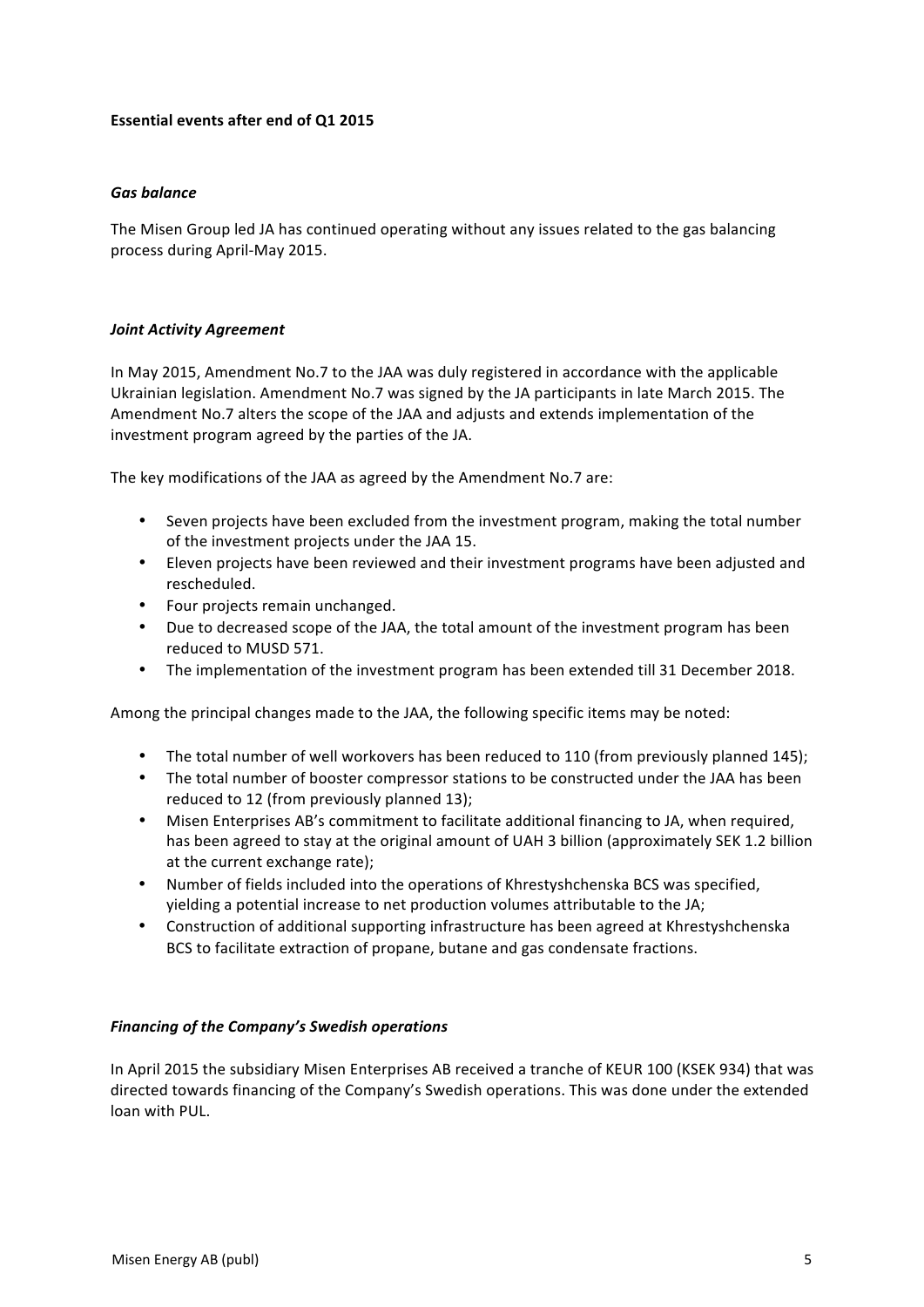## *Subsoil use charge increase*

For the period of April-June 2015, the subsoil use charge for the JAs was increased to 65%. This was done in accordance with the laws adopted by Ukraine during 2014.

Please refer to our Annual Report 2014 and previous press releases for more detailed description.

# *Currency fluctuations*

In March 2015 the IMF approved the financial aid program to Ukraine. The agreed package features a loan program of USD 17.5 billion, including an immediate \$5 billion disbursement that became effective in April 2015. After IMF approval of financial aid, certain stability has been observed in the currency market. Ukrainian currency UAH became less volatile and started appreciating by gaining 9.2% against SEK during April and the first half of May 2015.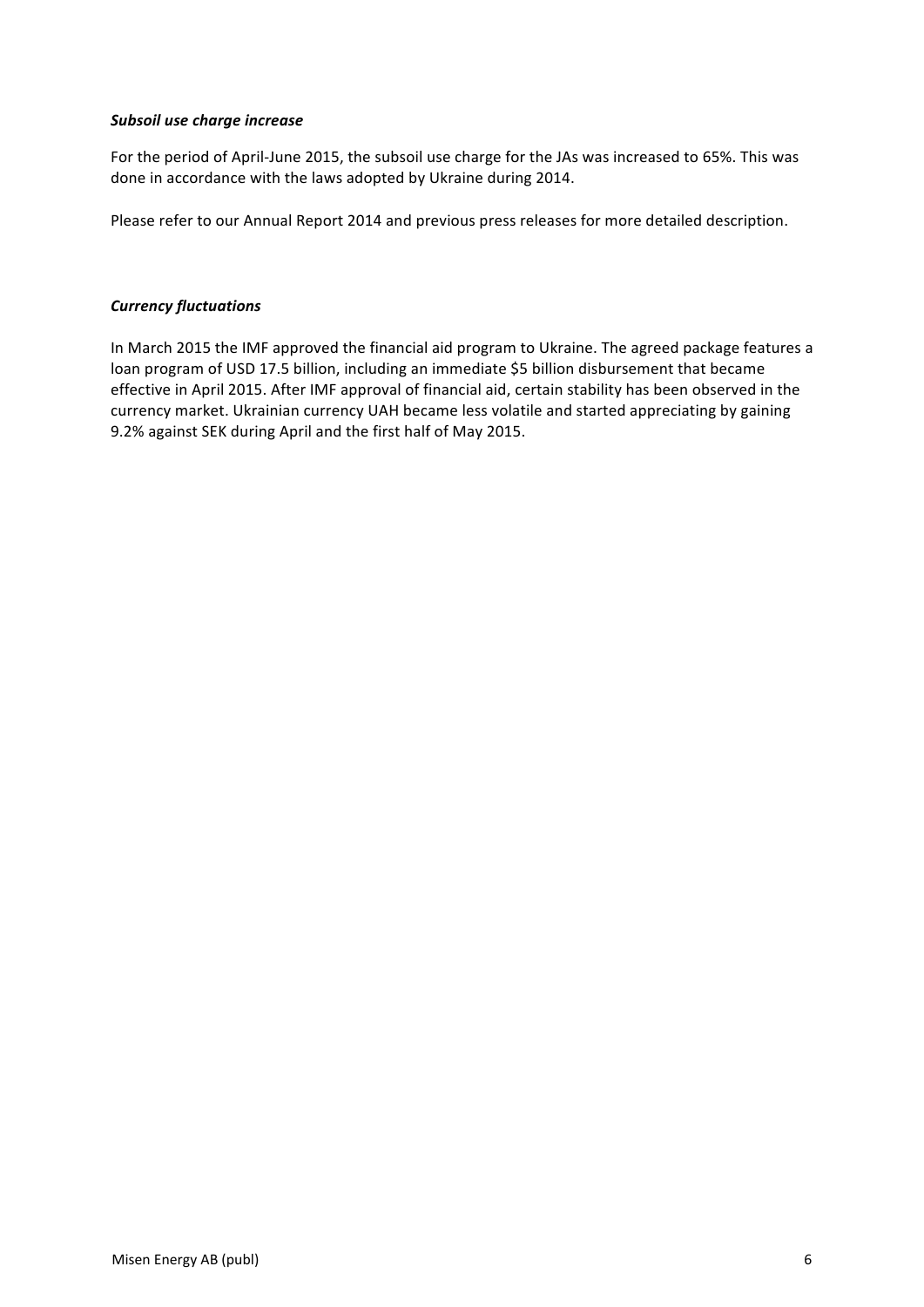# **3. Results – the Misen Group and the Company**

The Misen Group accounted for an operating income of KSEK 57,111 for the first quarter 2015 as compared to KSEK 65,237 for the same period last year. Profit after financial items for the period was KSEK 6,556, as compared to KSEK 22,702 for the same period last year. The lower result in the quarter is due to lower prices for natural gas as well as the increased subsoil use charges. The gas production decreased in Q1 2015 compared to Q1 2014 and is on the same level as in the end of 2014.

During Q1 2015, the gas production within JA totalled 153 mmcm (174 mmcm in Q1 2014), generating a turnover of KSEK 427,268 (KSEK 329,607) of which 50.01 % is attributable to the Misen Group's interest in the JA.

Loss after the financial items for the Company in Q1 2015 amounted to KSEK -6,178 (KSEK -6,522).

The Company's business focus is to undertake group-wide tasks and provide funding for operations in Ukraine.

Misen Group revenue Q1 2015 was KSEK 231,850 (KSEK 166,174) and the Company revenue for this period was KSEK 30 (KSEK 0).

The margin in the JA is suffering from both decreasing sales prices on natural gas as well as increased subsoil charges. This has led to EBIT margin decreasing to 25 % from 39% in Q1 2014.

The decreased value of the UAH has led to currency losses on the loans held by the JAA in other currencies than UAH. These losses are included in the financial items of the Income Statement.

In order to secure the financing of the Company's Swedish operations additional 25 % of shares in the subsidiary Misen Enterprises AB was pledged to the Dutch financing fund (Stichting Bewaarder Pluribus Optimum Fund). As of the end of Q1 2015 the total pledge is 50%.

## **Cash position**

As of 31 March 2015, the cash balance of the Misen Group was KSEK 116,729 (KSEK 3,801). The cash flow from operations after changes in working capital in Q1 2015 was KSEK 102,402 (KSEK 30,329 in Q1 2014). 

#### **Capital expenditure**

The Misen Group's capital expenditure on equipment for gas production in Ukraine related to the JA activity in Q1 2015 amounted to KSEK 49,438 (KSEK 22,477).

During the quarter, capital expenditure orders not yet delivered have been placed at an aggregate value of KSEK 196,252. The capital expenditures are equipment, constructions and constructions in progress for extraction of natural gas. The activities are capital intensive and the level of capital expenditures will be on a continuing high level.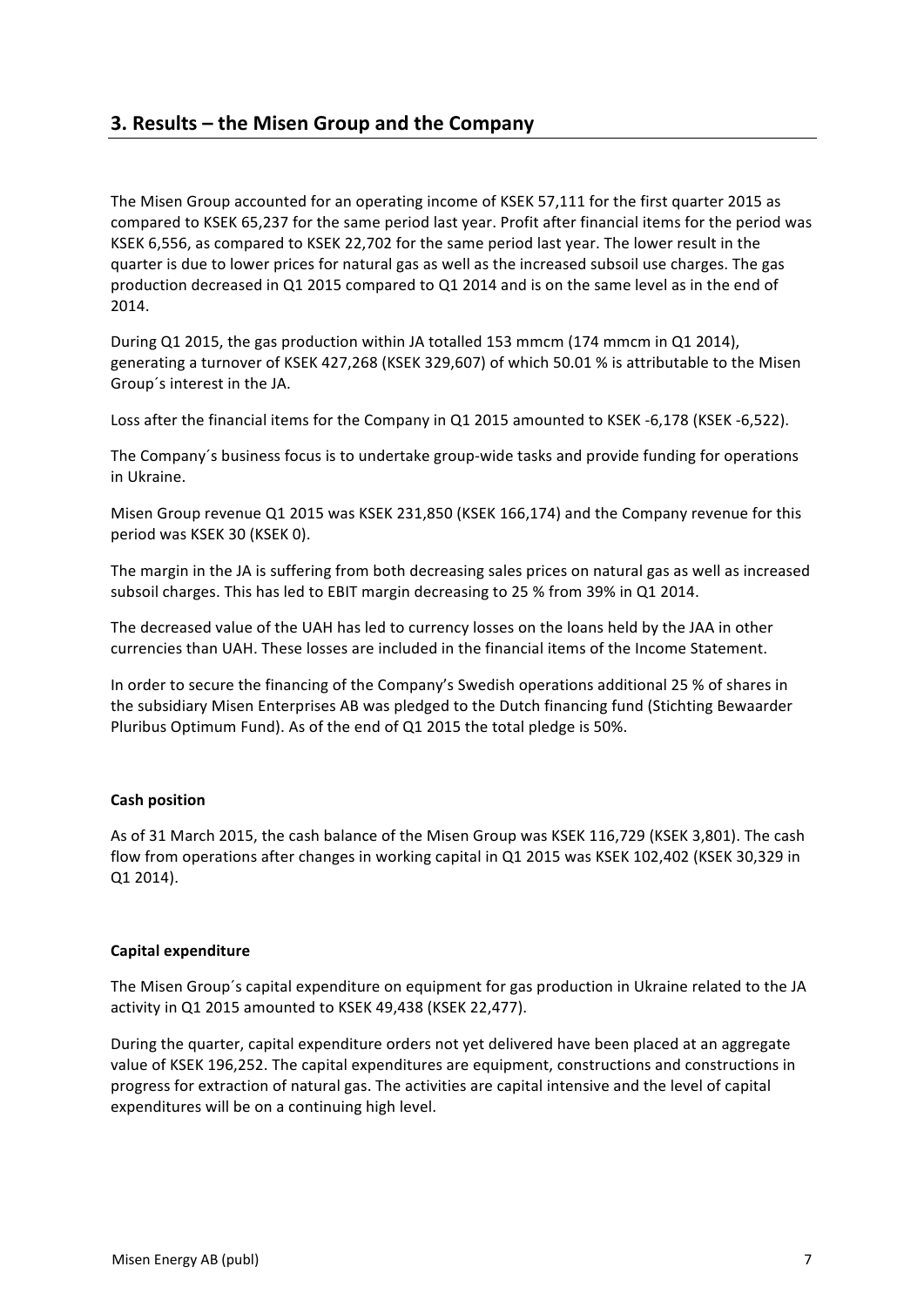#### **Expected future development of the Company**

Challenges with the gas balance during 2013-2014 have affected the investment program during Q1 2015. This resulted in a stagnant and even decreasing production growth during the quarter. With the gas balance situation being resolved, the operations of the JA are expected to develop in a positive way during 2015.

Sales of accumulated gas in the underground storages had a positive impact on the Group's income and cash flow during the second half of 2014, providing grounds for continued investment program in the 2015. This however, might be offset by the gradual increase in subsoil charges till 70% from July 2015 that could hamper production growth and give a negative effect to the Misen Group's results. 

Management and the board are concerned with the situation and will report on further developments in upcoming reports.

#### **Environmental impact**

The JA operations have an impact on the environment in Ukraine, which is governed by laws and conventions, which in turn control the JA's operations as regards to the environment. Oil and natural gas operations are subject to extensive regulations with respect to the environment at both international and national levels. Environmental legislation covers the control of water and air pollution, waste, licensing requirements, restrictions on operations in environmentally sensitive and coastal areas. Environmental regulations are expected to become more stringent over time, which will most likely result in increasing costs. The Misen Group meets the environmental requirements in order to maintain existing licenses or obtain new ones.

## **Accounting principles**

This report is prepared according to the International Financial Reporting Standards (IFRS), as adopted by EU. This report is prepared according to IAS 34 and The Swedish Annual Accounts Act as well as RFR 2, Accounting for legal entities. The accounting principles for the Misen Group as well as for the Company are identical to the last annual and quarterly reports.

## **Financial assets and liabilities**

Booked value of financial assets and liabilities is equal to fair value.

## **Financial and other risks**

The Misen Group focuses on increasing the local hydrocarbons production in Ukraine by undertaking a large-scale investment program focused on development and modernization of gas production infrastructure. In this activity, the Group works with a complex set of industry-specific risks such as price trends for oil and gas, currency risk and interest rate risks, regulatory matters relating to investigations, processing and environment and uncertainty in the value of the completed exploration work and the subsequent field development. With operations being focused on production rather than exploration, the risk exposure could be considered as being moderate.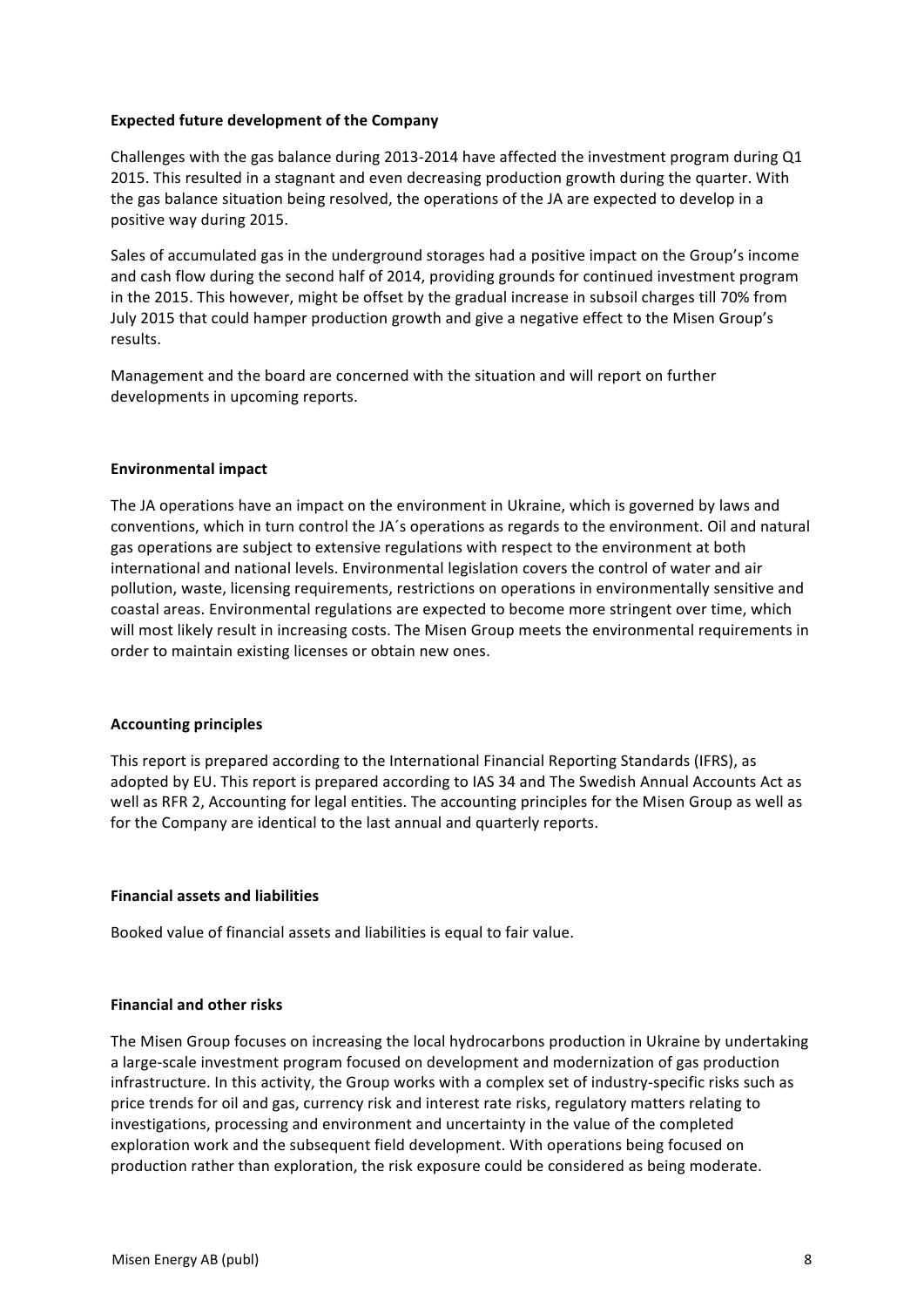The need for funding that may arise in 2015 will be handled through extended credits and, if necessary, adjustments in the investment program.

A more in-depth explanation of the different risk exposures in the Company's business is included in the annual report 2014.

As a result of the continuing political instability in Ukraine during the first quarter of 2015 the UAH has decreased its 'value compared to SEK, the decrease is as of 31 March 25%, this has led to that the Groups' equity has decreased by KSEK 176,043.

#### **First North**

Misen Energy AB (publ) is listed on First North, which is an alternative market place operated by Nasdaq First North Stockholm and the Company adheres to the rules and regulations for First North. The Certified Adviser of the Company is Consensus Asset Management AB.

#### **Sector information - the Misen Group**

The Misen Group operational activities are located in Ukraine. Solely administrative issues are undertaken in Sweden.

#### **Geographical area**

|                                          | 31 March 2015 | 31 March 2014 | 31 Dec 2014 |
|------------------------------------------|---------------|---------------|-------------|
| (All amounts in KSEK)                    |               |               |             |
| Net sales, external:                     |               |               |             |
| Sweden                                   |               |               |             |
| Ukraine                                  | 213,686       | 164,850       | 1,138,001   |
| Fixed assets:                            |               |               |             |
| Sweden                                   |               |               |             |
| Ukraine                                  | 579,352       | 689,616       | 726,232     |
|                                          |               |               |             |
| <b>Transactions with related parties</b> |               |               |             |
|                                          | 31 March 2015 | 31 March 2014 | 31 Dec 2014 |
| (All amounts in KSEK)                    |               |               |             |
| Ukrgasvydobuvannya:                      |               |               |             |
| Sale                                     |               | 42,114        | 34,345      |
| Purchase                                 | 31,518        | 37,242        | 164,740     |
| Short-term receivables                   |               |               | 464         |
| Short-term debts                         | 3,699         | 45,950        | 9,526       |
| Management and Board:                    |               |               |             |
| Purchase of services                     | 1,035         | 516           | 6,777       |
| Salaries and remunerations               | 1,403         | 1,101         | 3,081       |
| Short-term debts                         | 792           | 171           | 1,271       |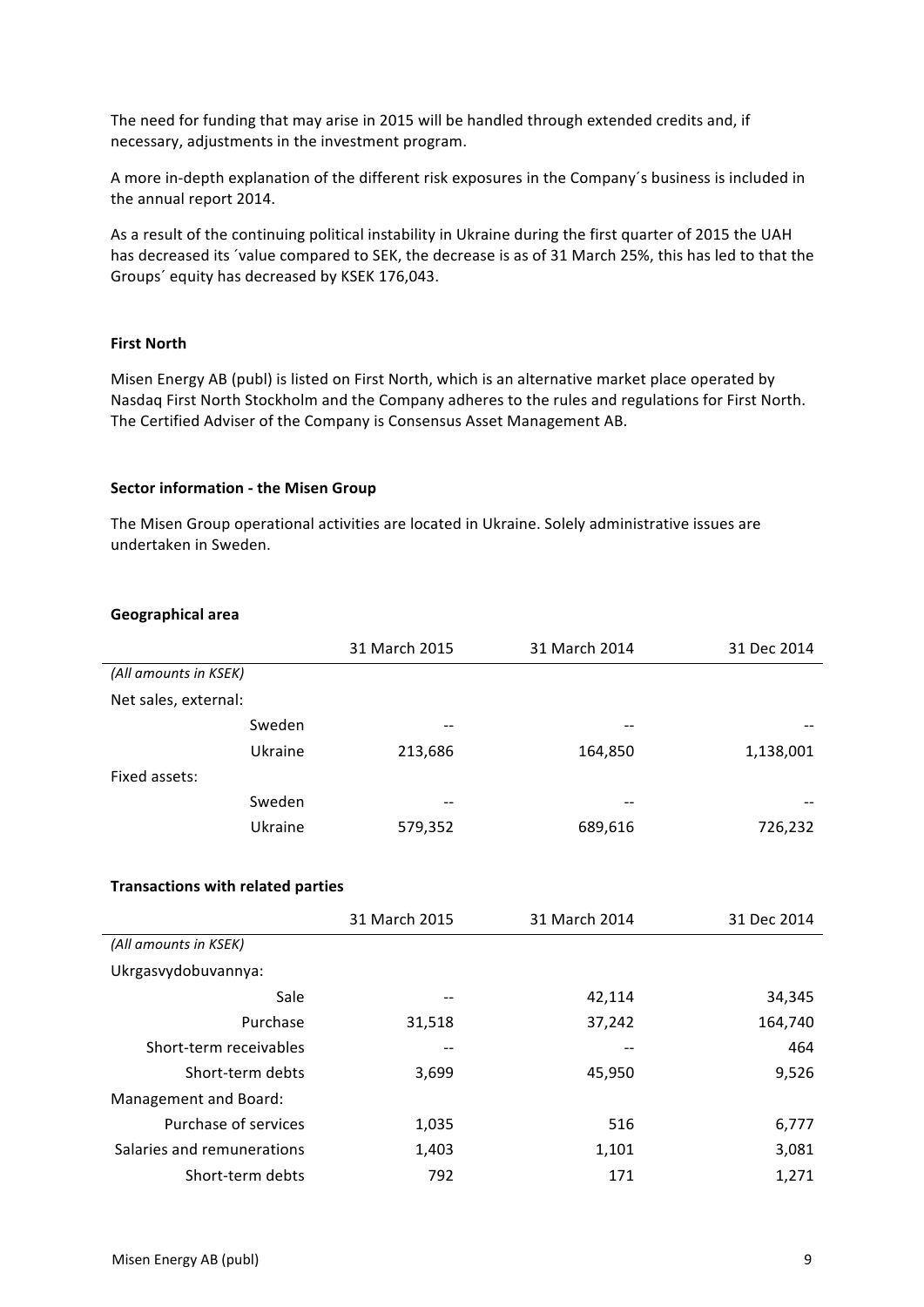#### **Publication of the Q1 2015 interim report**

This interim report for Q1 2015 is published at the Company's website www.misenenergy.se, and a printed version can be ordered at info@misenenergy.se

#### **Future reports**

Next interim report, the Q2 2015 report, will be launched on 27 August 2015.

This report has not been subject to review by the Company's auditors.

Stockholm, 28 May 2015

#### **Misen Energy AB (publ)**

The Board and Managing Director

For further information, please contact:

Göran Wolff, MD

Direct line: +46 31 759 50 72

Mobile: +46 709 45 48 48

E-mail: goran@misenenergy.se

info@misenenergy.se

Misen Energy AB (publ) is a Swedish upstream oil and gas company with operations in Ukraine. The company was founded in 2004 and its shares are since 12 June 2007 traded on Nasdaq First North Stockholm.

In 2011, Misen Energy AB (publ) acquired Misen Enterprises AB and its Ukrainian subsidiary, LLC Karpatygaz, including the rights to 50.01% of the revenue and profit from a gas production project in Ukraine. Under IFRS rules, this transaction is classified as a reverse takeover. In consideration of the acquisition, a new share issue was carried out.

The gas producing assets have been acquired by production cooperation via a joint activity project governed by a Joint Activity Agreement between the wholly-owned direct and indirect subsidiaries of Misen Energy AB (publ), i.e. Misen Enterprises AB and LLC Karpatygaz (together 50.01%) and PJSC Ukrgasvydobuvannya (49.99%), the largest producer of natural gas in Ukraine and subsidiary of the National Joint Stock Company Naftogaz of Ukraine. The value of the assets is estimated to be substantially higher than the purchase price for Misen Enterprises AB.

The purpose of the project is to significantly increase production of gas and oil by providing modern technologies via a large-scale investment program. The registered office of Misen Energy AB (publ) is in Stockholm and the shares are traded on First North under identification ticker MISE.

The Certified Adviser of the company at Nasdaq First North Stockholm is Consensus Asset Management AB.

For further information, please visit our website www.misenenergy.se.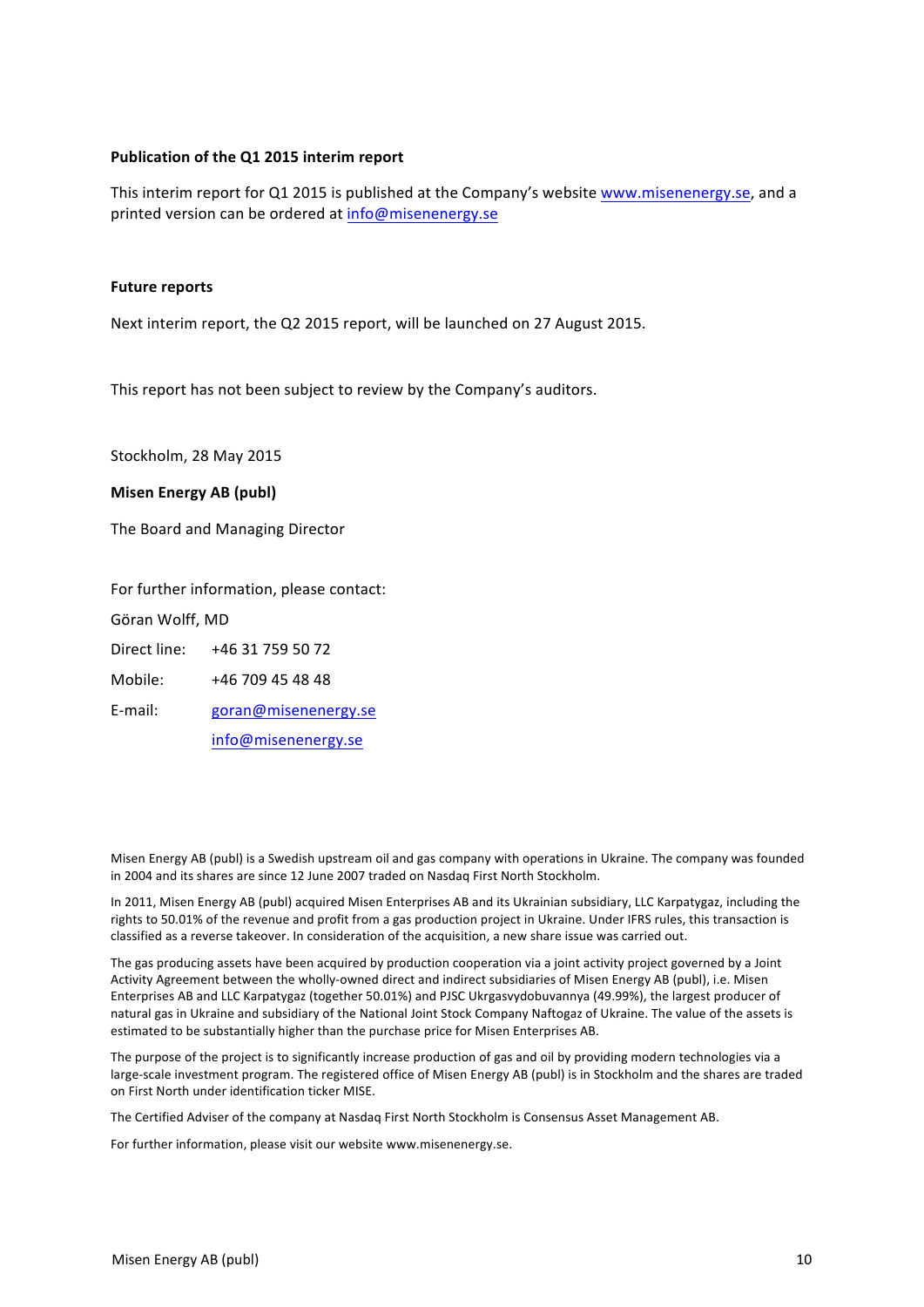#### **CONDENSED INTERIM INCOME STATEMENT-THE GROUP**

|                                                                                                   |                  | 1 Jan-31 March 1 Jan-31 March<br>2014 | 1 Jan-31 Dec      |
|---------------------------------------------------------------------------------------------------|------------------|---------------------------------------|-------------------|
| All amounts in KSEK                                                                               | 2015<br>3 months | 3 months                              | 2014<br>12 months |
|                                                                                                   |                  |                                       |                   |
| <b>Operating revenue</b>                                                                          |                  |                                       |                   |
| Net sales                                                                                         | 213,686          | 164,850                               | 1,138,001         |
| Other operating income                                                                            | 15,139           | 1,324                                 | 22,426            |
| Result from associated companies                                                                  | 3,025            | 0                                     | 2,826             |
|                                                                                                   | 231,850          | 166,174                               | 1,163,253         |
| <b>Operating expenses</b>                                                                         |                  |                                       |                   |
| Other external expenses                                                                           | $-161,920$       | -79,133                               | $-527,918$        |
| Personnel expenses                                                                                | $-3,883$         | $-4,463$                              | $-16,331$         |
| Depreciation and amortisation of tangible and intangible fixed assets                             | $-8,152$         | $-6,797$                              | $-35,671$         |
| Other operating cost                                                                              | $-784$           | $-10,544$                             | $-32,915$         |
|                                                                                                   | $-174,739$       | $-100,937$                            | $-612,835$        |
| <b>Operating income</b>                                                                           | 57,111           | 65,237                                | 550,418           |
| <b>Financial items</b>                                                                            | $-50,555$        | -42,535                               | $-136,333$        |
| Profit/loss after financial items                                                                 | 6,556            | 22,702                                | 414,085           |
| Taxes for the period                                                                              | 121              | $-8,357$                              | -87,342           |
| Profit/loss for the period attributable to the parent company shareholders                        | 6,677            | 14,345                                | 326,743           |
| Interim Statement of comprehensive income - The Group                                             |                  |                                       |                   |
| Net profit for the period                                                                         | 6,677            | 14,345                                | 326,743           |
| Other comprehensive income<br>Items possible for later reclassification in income statement:      |                  |                                       |                   |
| <b>Translation differences</b>                                                                    | $-176,043$       | $-157,400$                            | $-293,834$        |
| Other comprehensive income for the period, net after taxes                                        | $-176,043$       | $-157,400$                            | $-293,834$        |
| Total comprehensive income for the period                                                         | -169,366         | $-143,055$                            | 32,909            |
| Net earnings per share, allocated to the share owners in the parent company<br>(in SEK per share) |                  |                                       |                   |
| Net earnings for the period, before and after dilution                                            | 0.05             | 0.10                                  | 2.25              |

Average number of shares for the period were 145 068 222.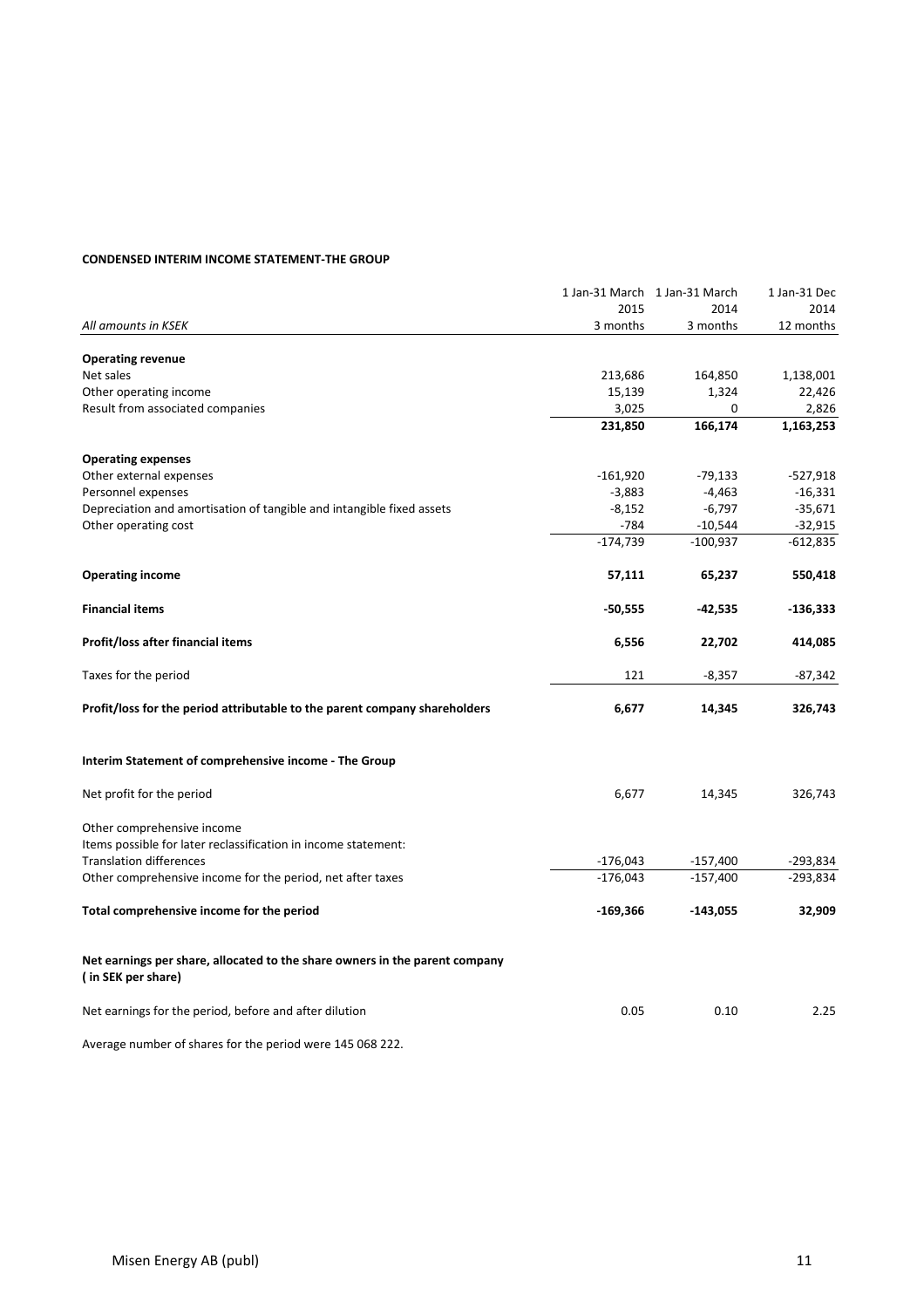#### **CONDENSED BALANCE SHEET-THE GROUP**

| All amounts in KSEK                        | 31 March 2014 | 31 March 2013 | 31 Dec 2013 |
|--------------------------------------------|---------------|---------------|-------------|
| <b>ASSETS</b><br><b>Non-current assets</b> |               |               |             |
|                                            |               |               |             |
| Intangible fixed assets                    | 34,033        | 36,556        | 35,115      |
| Tangible fixed assets                      | 543,534       | 653,060       | 688,734     |
| Shares in associated compamies             | 1,785         |               | 2,383       |
| <b>Total non-current assets</b>            | 579,352       | 689,616       | 726,232     |
| <b>Current assets</b>                      |               |               |             |
| Stock                                      | 22,624        | 107,334       | 31,025      |
| Accounts receivable                        | 83,631        | 73,170        | 100,633     |
| Other receivables                          | 25,078        | 37,142        | 36,051      |
| Prepaid expenses and accrued income        | 480           | 287           | 1,080       |
|                                            | 131,813       | 217,933       | 168,789     |
| Cash and bank balances                     | 116,729       | 3,801         | 80,976      |
| <b>Total current assets</b>                | 248,542       | 221,734       | 249,765     |
| <b>TOTAL ASSETS</b>                        | 827,894       | 911,350       | 975,997     |
| All amounts in KSEK                        | 31 March 2014 | 31 March 2013 | 31 Dec 2013 |
| <b>EQUITY AND LIABILITIES</b>              |               |               |             |
| <b>Equity</b>                              | 402,813       | 396,215       | 572,179     |
| <b>Non-current liabilities</b>             |               |               |             |
| Long-term loans                            | 91,917        | 43,225        | 85,132      |
| Long-term deferred tax liability           | 651           | 8,728         | 4,327       |
| Other long-term liabilities                | 14,867        |               | 20,018      |
| <b>Total non-current liabilities</b>       | 107,435       | 51,953        | 109,477     |
| <b>Total non-current liabilities</b>       |               |               |             |
| Accounts payable                           | 21,841        | 131,839       | 2,604       |
| Tax debts                                  | 2,483         |               | 50,442      |
| Short-term loans                           | 129,134       | 214,836       | 126,776     |
| Other short-term debt to JA                | 34,548        | 37,596        | 42,075      |
| Other short-term debt                      | 123,089       | 46,177        | 43,845      |
| Accrued expenses and deferred income       | 6,551         | 30,983        | 4,999       |
| <b>Total current liabilities</b>           | 317,646       | 461,431       | 270,741     |
| TOTAL EQUITY AND LIABILITIES               | 827,894       | 909,599       | 952,397     |
| <b>Pledged assets</b>                      | 519,722       | 369,829       | 519,735     |
| <b>Contingent liabilities</b>              | 1,212,226     | 1,924,789     | 1,643,324   |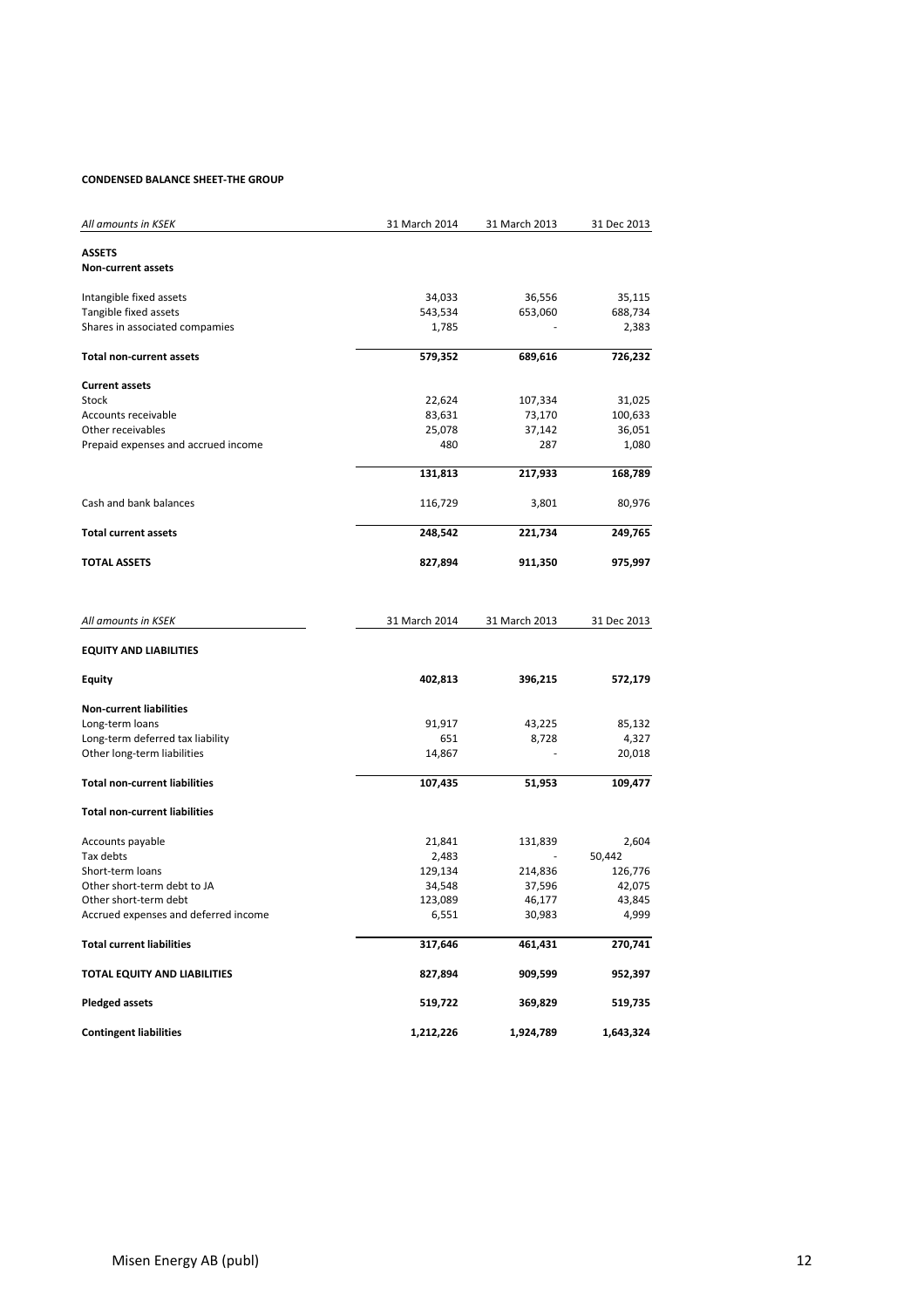#### **CONDENSED STATEMENT OF CHANGES IN EQUITY - THE GROUP**

| All amounts in KSEK                     | Share capital | Other paid in capital | <b>Other reserves</b> | <b>Retained earnings</b> | <b>Total equity</b> |
|-----------------------------------------|---------------|-----------------------|-----------------------|--------------------------|---------------------|
| Equity brought forward 2014-01-01       | 290,136       | $-274,435$            | $-36,782$             | 560,351                  | 539,270             |
| Net profit                              |               |                       |                       |                          |                     |
| Net profit of the period Jan-March 2014 |               |                       |                       | 14,345                   | 14,345              |
| Other comprehensive income              |               |                       |                       |                          |                     |
| <b>Translation difference</b>           |               |                       | $-157,400$            |                          | $-157,400$          |
| Total comprehensive income              | 290,136       | -274,435              | -194,182              | 574,696                  | 396,215             |
| Equity brought forward 2014-03-31       | 290,136       | $-274,435$            | $-194,182$            | 574,696                  | 396,215             |
| Equity brought forward 2014-04-01       | 290,136       | -274,435              | $-194,182$            | 574,696                  | 396,215             |
| Net profit                              |               |                       |                       |                          |                     |
| Net profit of the period April-Dec 2014 |               |                       |                       | 312,398                  | 312,398             |
| Other comprehensive income              |               |                       |                       |                          |                     |
| <b>Translation difference</b>           |               |                       | $-136,434$            |                          | $-136,434$          |
| <b>Total comprehensive income</b>       | $\mathbf 0$   | 0                     | $-136,434$            | 312,398                  | 175,964             |
| Equity brought forward 2014-12-31       | 290,136       | $-274,435$            | $-330,616$            | 887,094                  | 572,179             |
| Equity brought forward 2015-01-01       | 290,136       | $-274,435$            | $-330,616$            | 887,094                  | 572,179             |
| Net profit                              |               |                       |                       |                          |                     |
| Net profit for the year                 |               |                       |                       | 6,677                    | 6,677               |
| Other comprehensive income              |               |                       |                       |                          |                     |
| <b>Translation difference</b>           |               |                       | $-176,043$            |                          | $-176,043$          |
| <b>Total comprehensive income</b>       | 0             | 0                     | $-176,043$            | 6,677                    | $-169,366$          |
| Equity brought forward 2015-03-31       | 290,136       | $-274,435$            | $-506,659$            | 893,771                  | 402,813             |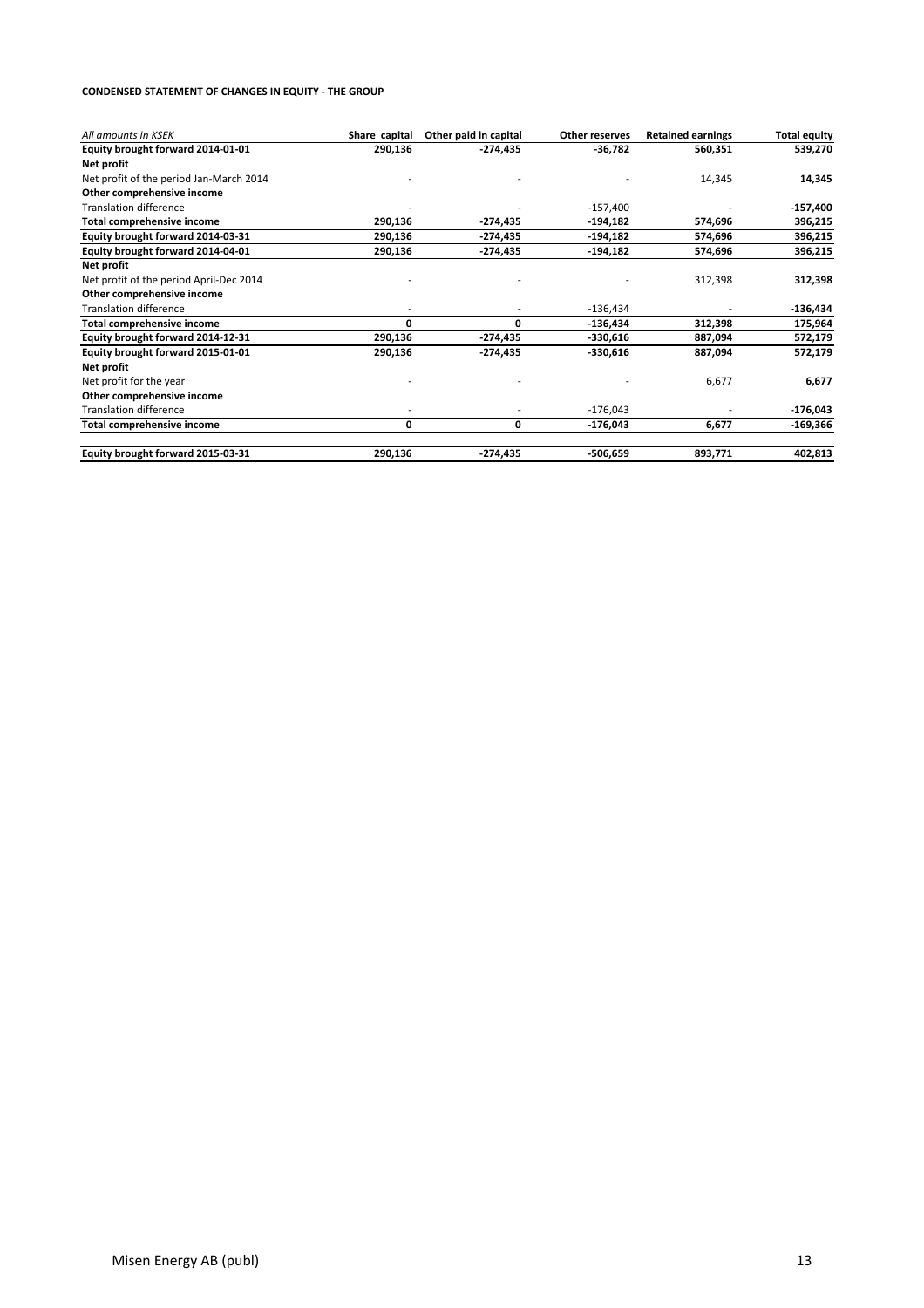# **CONDENSED STATEMENT OF CASH FLOWS - THE GROUP**

|                                                | 1 Jan-31 March | 1 Jan-31 March | 1 Jan-31 Dec |
|------------------------------------------------|----------------|----------------|--------------|
|                                                | 2015           | 2014           | 2014         |
| All amounts in KSEK                            | 3 months       | 3 months       | 12 months    |
| Operating activities                           |                |                |              |
| Operating income                               | 57,111         | 65,237         | 550,418      |
| Adjustment for non-cash items                  | $-7,975$       | 6,797          | 51,641       |
| Interest received                              | 2,958          | 0              | 2,654        |
| Interest paid                                  | $-3,153$       | $-88$          | $-21,857$    |
| Income tax                                     | $-42,823$      | $-7,075$       | $-24,585$    |
| Cash flow from operating activities            |                |                |              |
| before working capital changes                 | 6,118          | 64,871         | 558,271      |
|                                                | 0              | 0              | 0            |
| Decrese(+)/increase in stocks                  | 705            | $-4,228$       | 61,805       |
| Decrease(+)/increase in receivables            | $-15,567$      | $-94,980$      | $-156,267$   |
| Decrease(-)/increase in short-term debts       | 111,146        | 64,666         | $-71,503$    |
| Cash-flow from operating activities            | 102,402        | 30,329         | 392,306      |
| Investing activities                           |                |                |              |
| Acquisition of tangible and intangible assets* | $-49,438$      | $-22,477$      | $-213,071$   |
| Sale of tangible and intangible assets         | 3,365          |                | 2,677        |
| Cash flow from investing activities            | $-46,073$      | $-22,477$      | $-210,394$   |
| Financing activities                           |                |                |              |
| Change in long-term debt (increse+)            | 6,004          | $-2,583$       | $-88,045$    |
| Cash flow from financing activities            | 6,004          | $-2,583$       | $-88,045$    |
| Cash flow for the period                       | 62,333         | 5,269          | 93,867       |
| Cash at the beginning of the period            | 80,976         | 949            | 949          |
| Exchange rate difference in cash               | $-26,580$      | $-2,417$       | $-13,840$    |
| Cash at the end of the period                  | 116,729        | 3,801          | 80,976       |

\*During 2015 has no nettinvestments through financial leasing agreements been made. For the whole year 2014 no investments through financial leasing was made.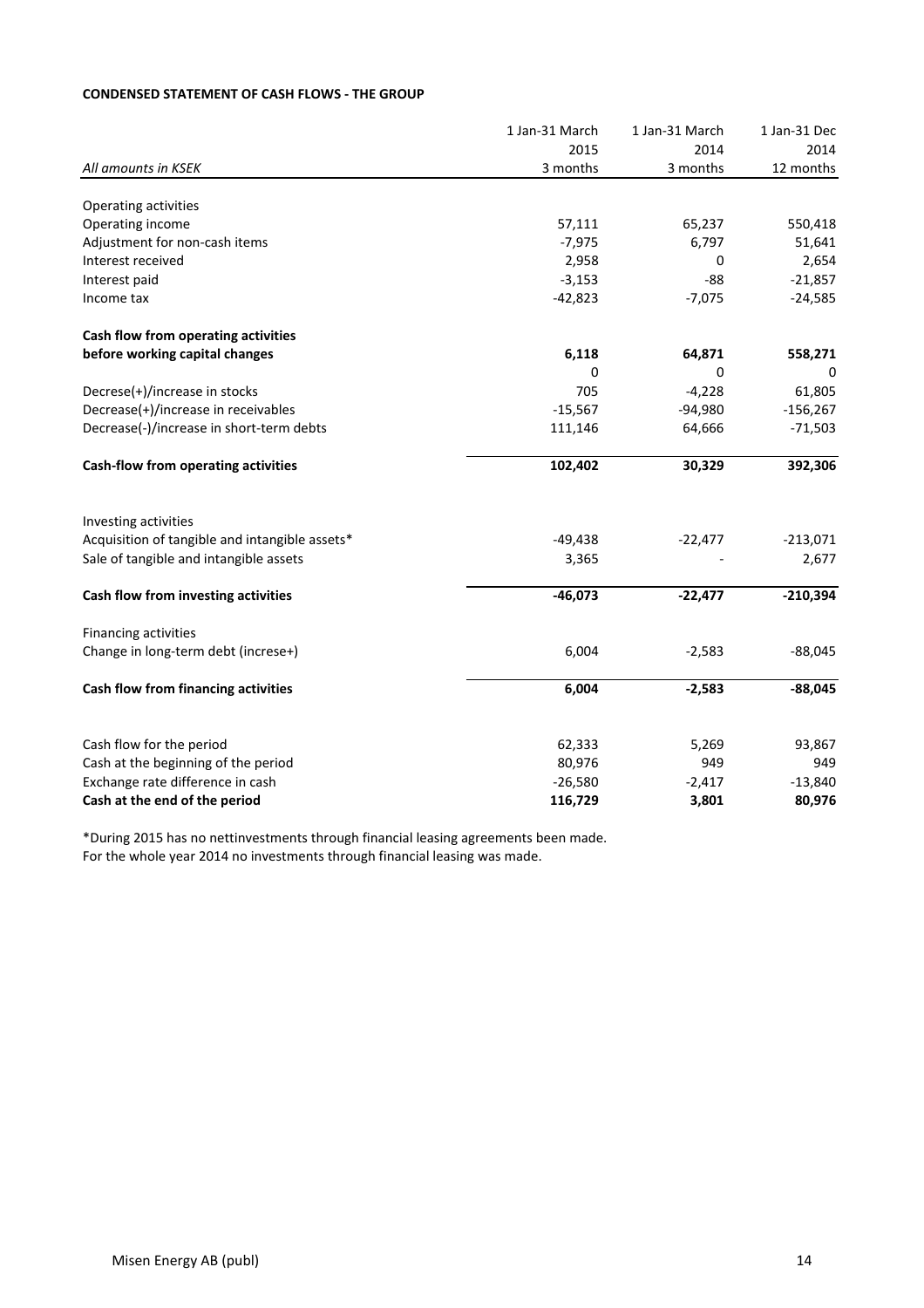#### **CONDENSED INTERIM INCOME STATEMENT - PARENT COMPANY**

|                                                                        | 1 Jan-31 March | 1 Jan-31 March | 1 Jan-31 Dec     |
|------------------------------------------------------------------------|----------------|----------------|------------------|
|                                                                        | 2015           | 2014           | 2014             |
| All amounts in KSEK                                                    | 3 months       | 3 months       | 12 months        |
| <b>Operating revenue</b>                                               |                |                |                  |
| Net sales                                                              | 30             |                | 120              |
|                                                                        | 30             | 0              | 120              |
|                                                                        |                |                |                  |
| <b>Operating expenses</b>                                              |                |                |                  |
| Other external expenses                                                | $-1,876$       | $-4,226$       | $-14,864$        |
| Personnel expenses                                                     | $-1,618$       | $-1,703$       | $-5,083$         |
|                                                                        | $-3,494$       | $-5,929$       | $-19,947$        |
|                                                                        |                |                |                  |
| <b>Operating income</b>                                                | $-3,464$       | $-5,929$       | $-19,827$        |
| Interest income                                                        |                |                | 1                |
| Interest expense                                                       | $-2,714$       | $-593$         | $-6,566$         |
|                                                                        | $-2,714$       | $-593$         | $-6,565$         |
|                                                                        |                |                |                  |
| Profit/loss after financial items                                      | $-6,178$       | $-6,522$       | $-26,392$        |
| Taxes for the period                                                   | 0              | 0              |                  |
| Net profit/loss                                                        | $-6,178$       | $-6,522$       | $-26,392$        |
| Interim Statement of comprehensive income - Parent company             |                |                |                  |
|                                                                        |                |                |                  |
| Net loss for the period                                                | $-6,178$       | $-6,522$       | $-26,392$        |
| Other comprehensive income                                             |                |                |                  |
| Other comprehensive income for the period, net after taxes             | $\mathbf 0$    | $\mathbf 0$    | $\boldsymbol{0}$ |
|                                                                        |                |                |                  |
| Total comprehensive income for the period                              | $-6,178$       | $-6,522$       | $-26,392$        |
| Earnings per share allocated to the share owners in the parent company |                |                |                  |
| (in SEK per share)                                                     |                |                |                  |
| Net earnings for the period, before and after dilution                 | Neg            | Neg            | Neg              |
|                                                                        |                |                |                  |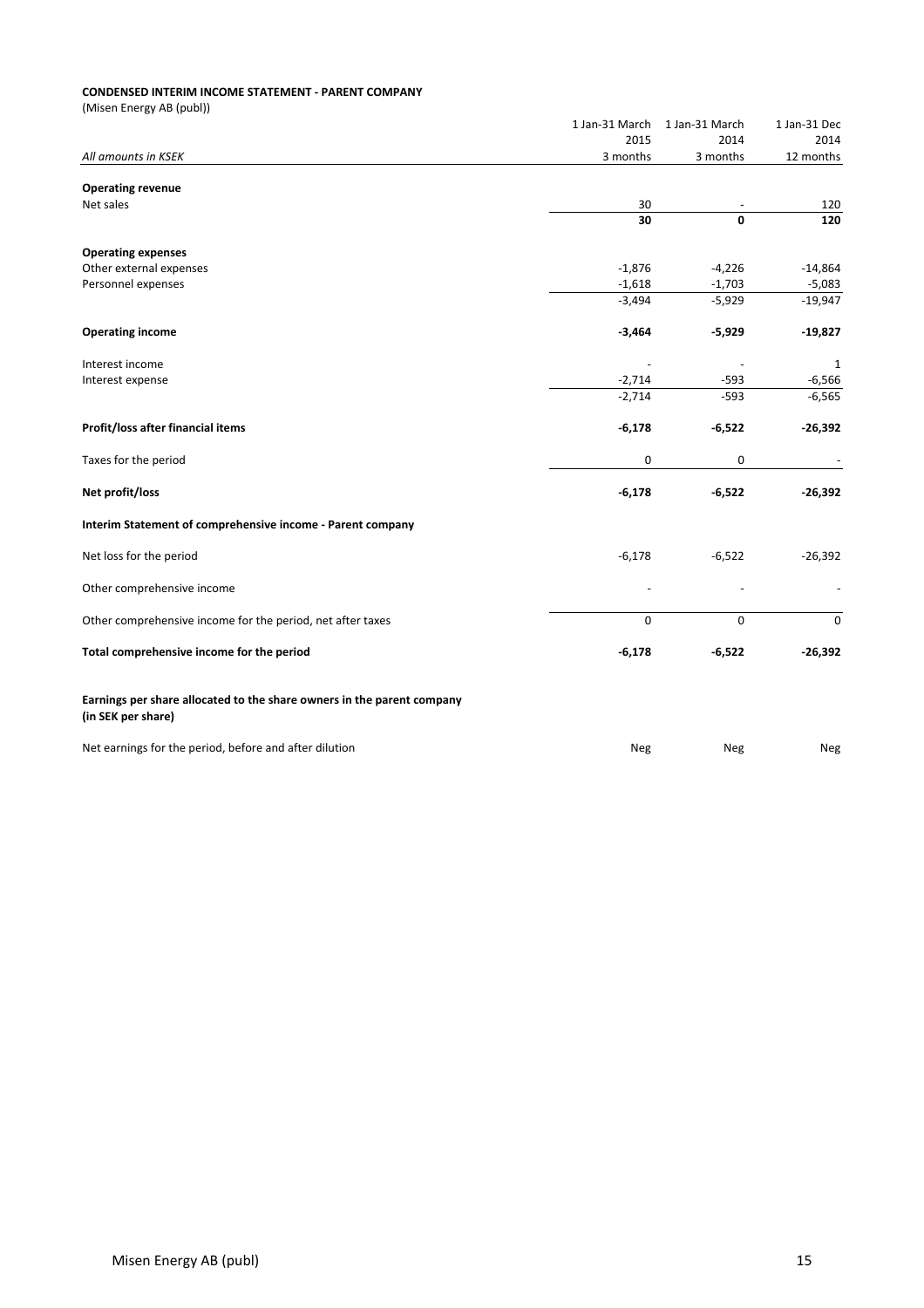#### **CONDENSED BALANCE SHEET - PARENT COMPANY**

| All amounts in KSEK                                     | 31 March 2015  | 31 March 2014  | 31 Dec 2014    |
|---------------------------------------------------------|----------------|----------------|----------------|
| <b>ASSETS</b>                                           |                |                |                |
| <b>Non-current assets</b>                               |                |                |                |
| <b>Financial fixed assets</b><br>Shares in subsidiaries | 1,028,068      | 1,001,799      | 1,018,323      |
| <b>Total financial fixed assets</b>                     | 1,028,068      | 1,001,799      | 1,018,323      |
| <b>Total fixed assets</b>                               | 1,028,068      | 1,001,799      | 1,018,323      |
| <b>Total non-current assets</b>                         | 1,028,068      | 1,001,799      | 1,018,323      |
| <b>Current receivables</b>                              |                |                |                |
| Other receivables                                       | 331            | 342            | 190            |
| Short-term receiveables subsidiaries                    | 3,598          | 4,657          | 3,280          |
| Prepaid expenses and accrued income                     | 320<br>4,249   | 255<br>5,254   | 331<br>3,801   |
|                                                         |                |                |                |
| Cash and bank balances                                  | 480            | 156            | 358            |
| <b>Total current assets</b>                             | 4,729          | 5,411          | 4,159          |
| <b>TOTAL ASSETS</b>                                     | 1,032,797      | 1,007,210      | 1,022,482      |
|                                                         |                |                |                |
| (Misen Energy AB)<br>All amounts in KSEK                | 31 March 2015  | 31 March 2014  | 31 Dec 2014    |
| <b>Equity</b>                                           |                |                |                |
| <b>Restricted equity</b>                                |                |                |                |
| Share capital                                           | 290,136        | 290,136        | 290,136        |
| Statutory reserves                                      | 345<br>290,481 | 345<br>290,481 | 345<br>290,481 |
| Non-restricted equity                                   |                |                |                |
| Profit/Loss brought forward                             | 646,509        | 672,901        | 672,901        |
| Profit/loss for the year                                | $-6,178$       | $-6,522$       | -26,392        |
|                                                         | 640,331        | 666,379        | 646,509        |
| <b>Total equity</b>                                     | 930,812        | 956,860        | 936,990        |
| <b>Non-current liabilities</b>                          |                |                |                |
| Long-term loan                                          | 86,770         | 43,225         | 72,587         |
| Other long-term debts to group companies                | 92             | 93             | 92             |
| <b>Total non-current liabilities</b>                    | 86,862         | 43,318         | 72,679         |
| <b>Total non-current liabilities</b>                    |                |                |                |
| Accounts payable                                        | 3,100          | 1,230          | 1,671          |
| Other short-term liabilities                            | 282            | 457            | 257            |
| Short-term debts to subsidiaries                        | 7,200          |                | 7,238          |
| Accrued expenses and deferred income                    | 4,541          | 5,344          | 3,647          |
| <b>Total current liabilities</b>                        | 15,123         | 7,031          | 12,813         |
| <b>TOTAL EQUITY AND LIABILITIES</b>                     | 1,032,797      | 1,007,209      | 1,022,482      |
| <b>Pledged assets</b>                                   | 514,137        | 100,333        | 254,709        |
| <b>Contingent liabilities</b>                           | 39             | 39             | 39             |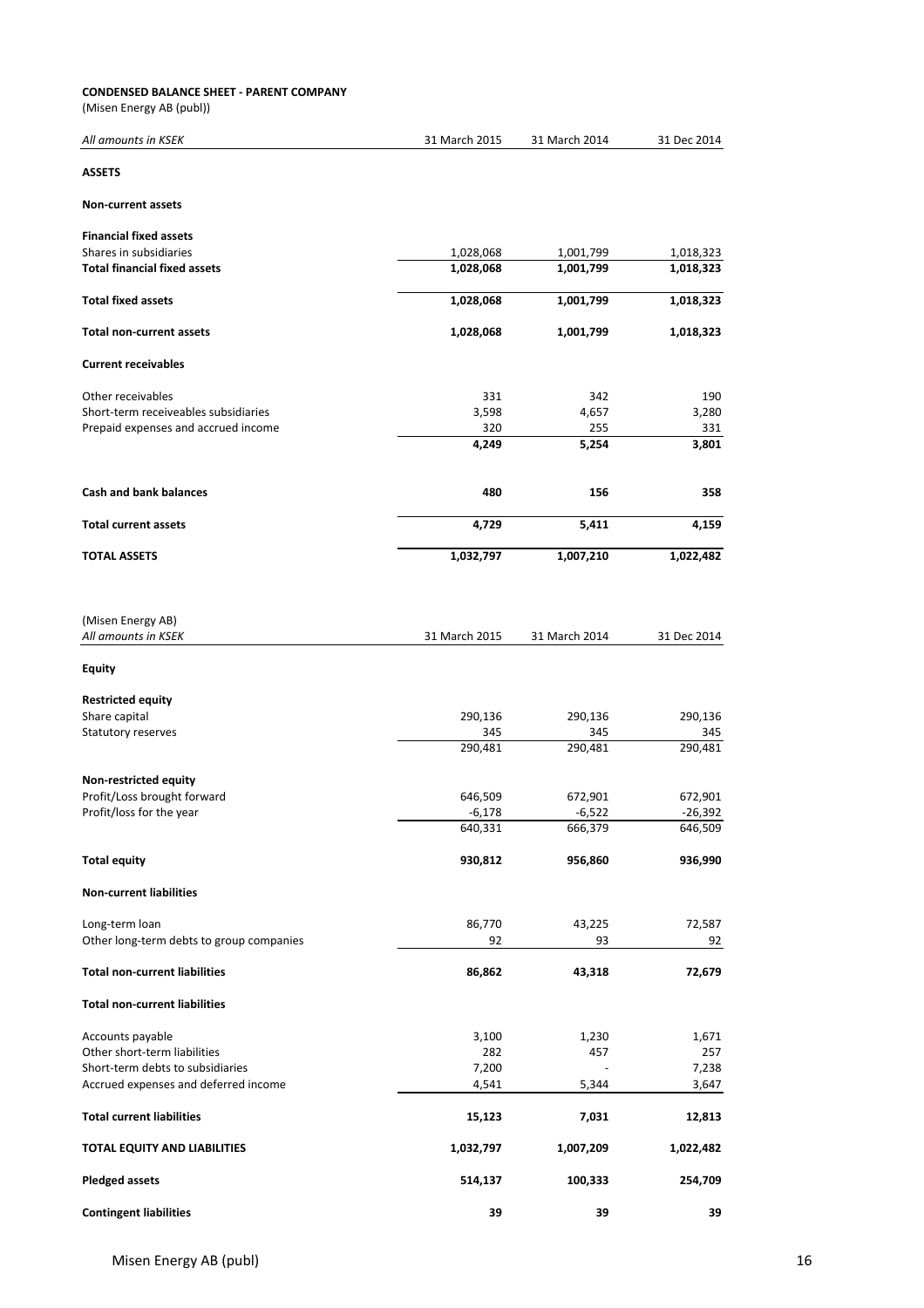#### **CONDENSED STATEMENT OF CHANGES IN EQUITY - PARENT COMPANY**

|                                            |               | <b>Statutory Share Premium</b> |              | Retained  |                     |
|--------------------------------------------|---------------|--------------------------------|--------------|-----------|---------------------|
| All amounts in KSEK                        | Share capital | reserves                       | reserve      | earnings  | <b>Total equity</b> |
| Equity brought forward 2014-01-01          | 290,136       | 345                            | 714,285      | $-41,383$ | 963,383             |
| Net profit                                 |               |                                |              |           |                     |
| Net profit of the period Jan-March 2014    |               |                                |              | $-6,522$  | $-6,522$            |
| Other comprehensive income                 |               |                                |              |           |                     |
| <b>Translation difference</b>              |               |                                |              |           |                     |
| <b>Total comprehensive income</b>          | 0             | 0                              | 0            | $-6,522$  | $-6,522$            |
| Equity brought forward 2014-03-31          | 290,136       | 345                            | 714,285      | $-47,905$ | 956,860             |
| Equity brought forward 2014-04-01          | 290,136       | 345                            | 714,285      | $-47,905$ | 956,860             |
| Net profit                                 |               |                                |              |           |                     |
| Net profit for the period April - Dec 2014 |               |                                |              | $-19,870$ | $-19,870$           |
| Other comprehensive income                 |               |                                |              |           |                     |
| <b>Translation difference</b>              |               |                                |              |           |                     |
| Total comprehensive income                 | 0             | 0                              | 0            | $-19,870$ | $-19,870$           |
| Equity brought forward 2014-12-31          | 290,136       | 345                            | 714,285      | $-67,775$ | 936,991             |
| Equity brought forward 2015-01-01          | 290,136       | 345                            | 714,285      | $-67,775$ | 936,991             |
| Net profit                                 |               |                                |              |           |                     |
| Net profit of the period Jan-March 2015    |               |                                |              | $-6,178$  | $-6,178$            |
| Other comprehensive income                 |               |                                |              |           |                     |
| <b>Translation difference</b>              |               |                                |              |           |                     |
| <b>Total comprehensive income</b>          | 0             | 0                              | $\mathbf{0}$ | $-6,178$  | $-6,178$            |
| Equity brought forward 2015-03-31          | 290,136       | 345                            | 714,285      | $-73,953$ | 930,812             |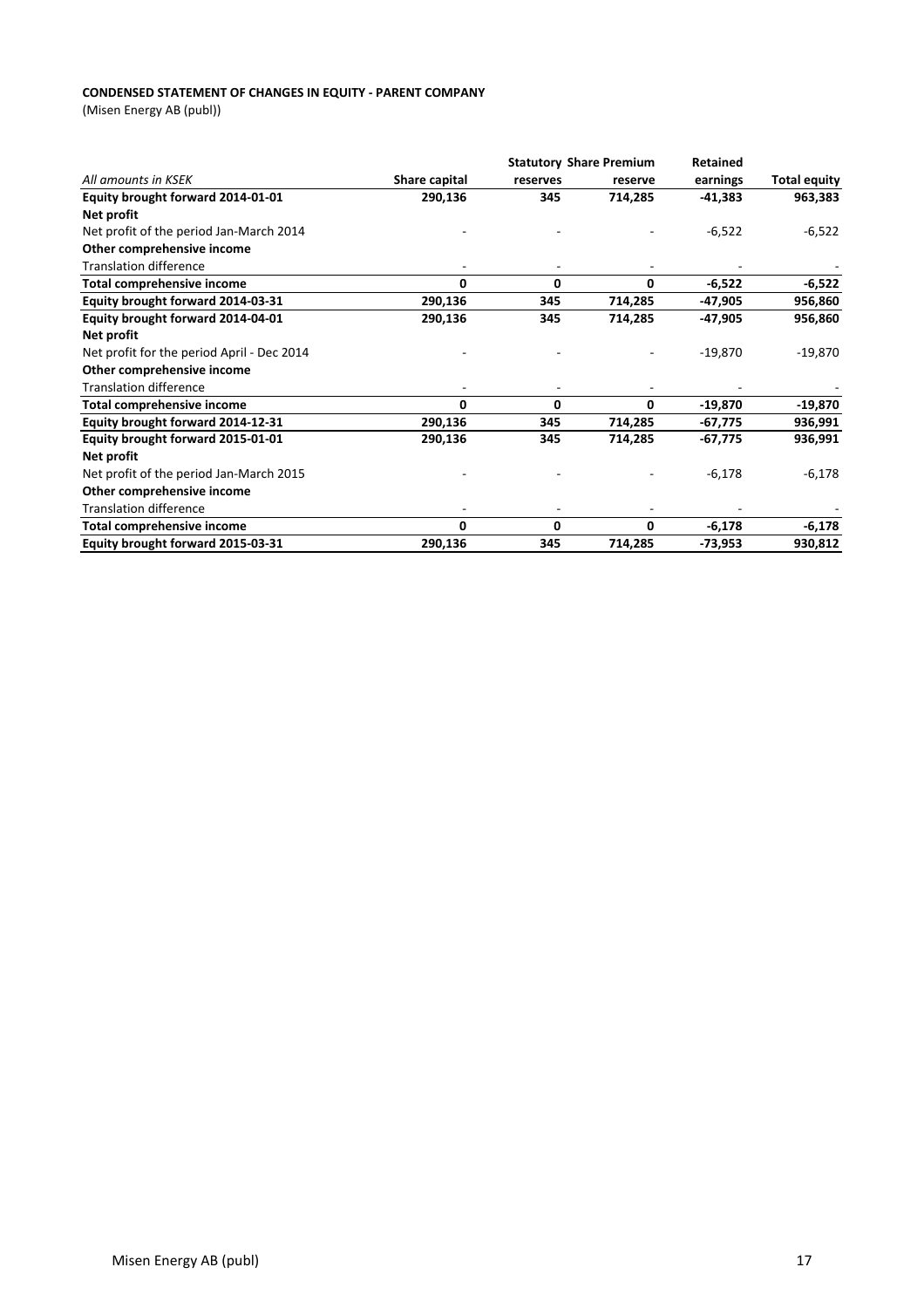# **CONDENSED STATEMENT OF CASH FLOWS - PARENT COMPANY**

|                                             | 1 Jan-31 March | 1 Jan-31 March | 1 Jan-31 Dec |
|---------------------------------------------|----------------|----------------|--------------|
|                                             | 2015           | 2014           | 2014         |
| All amounts in KSEK                         | 3 months       | 3 months       | 12 months    |
| Operating activities                        |                |                |              |
| Operating income                            | $-3,464$       | $-5,929$       | $-19,825$    |
| Adjustment for non-cash items               |                |                |              |
| Interest received                           |                |                |              |
| Interest paid                               |                |                |              |
| Cash flow from operating activities         |                |                |              |
| before working capital changes              | $-3,464$       | $-5,929$       | $-19,825$    |
| Cash flow from working capital changes      |                |                |              |
| Decrease(+)/increase in receivables         | $-448$         | 521            | 1,974        |
| Decrease(-)/increase in accounts payable    | 1,429          | $-2,338$       | $-1,897$     |
| Decrease(-)/increase(+) in short term debts | $-1,833$       | 1,700          | 1,068        |
| Cash flow from operating activities         | $-4,316$       | $-6,046$       | $-18,680$    |
|                                             |                |                |              |
| Financing activities                        |                |                |              |
| Increase in long-term debt                  | 14,182         | 5,723          | 35,084       |
| Cash flow from financing activities         | 14,182         | 5,723          | 35,084       |
| Cash flow for the period                    | 121            | $-323$         | $-120$       |
| Cash at the beginning of the period         | 359            | 479            | 479          |
| Cash at the end of the period               | 480            | 156            | 359          |